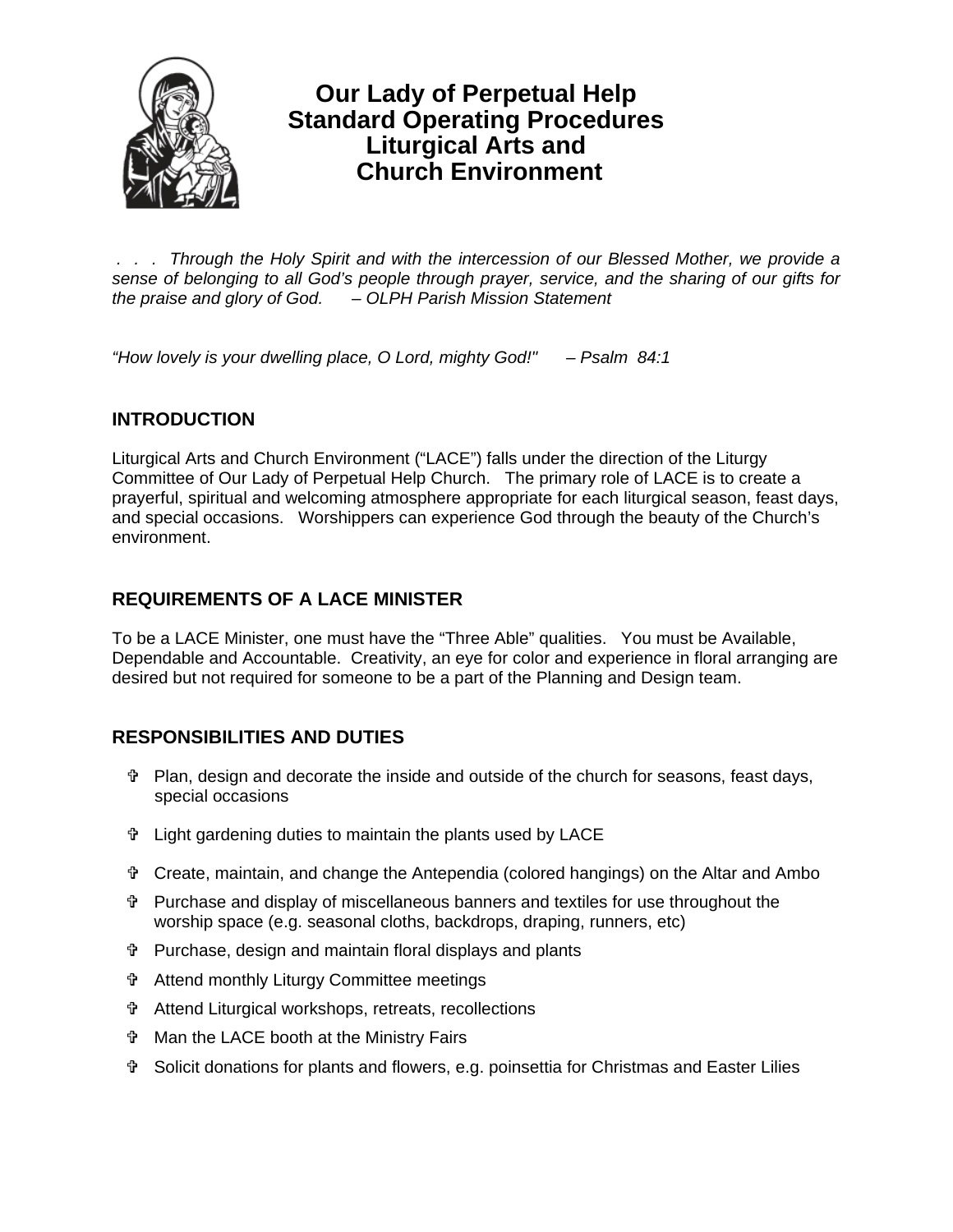### **CALENDER**

Two months prior to Christ The King, Planning and Design will compose a schedule of Important Dates for the upcoming liturgical year. The schedule will be presented to Liturgy Committee for review and approval before distribution. A sample of the schedule is attached as Exhibit "A"

#### **PREPARATION**

Plan for each season and major Feast Day at least two months prior to allow time for purchases, repairs, creating and building. Use only live plants and flowers on the Sanctuary, Icon of Our Lady of Perpetual Help, Chapel and Baptismal Font. Silks may be used to adorn side and back walls and narthex.

Colored Antependia, banners and textures should match season color.

- Advent / Solemnity of the Immaculate Conception
	- 1. Falls on the Sunday closest to December  $1<sup>st</sup>$  until December 23 $<sup>rd</sup>$ .</sup>
	- 2. Colors: Royal Purple; Rose on Gaudete Sunday, 3rd Sunday of Advent
	- 3. Each week, decor should build up in anticipation of Christmas
	- 4. Advent wreath
	- 5. Outside nativity and Star can be put up at the beginning of Advent without statues
	- 6. Simbang Gabi December 15 to December 23. Add decorations, each day starting with the nativity. Do not add statues until Christmas eve.
- Christmas / Holy Mary, Mother of God
	- 1. t of the decorations should be up by December 23rd
	- 2. Make bulletin announcement for donations for memorial poinsettias \$10; \$20. Make list of all donations, Donor and Deceased for the bulletin.
	- 3. Colors: Gold and White.
	- 4. Add statues to nativity scenes
	- 5. Lights, Lights, Lights! Jesus our Savior and the Light Of The World has been born!
	- 6. Refresh flowers for New Year's Day, Epiphany and Baptism of the Lord
- First Ordinary Time
	- 1. or: Green (new growth)
	- 2. Use plants and foliage arrangements; flowers not necessary
- Ash Wednesday / Lent / Palm Sunday / Triduum
	- 1. Color: Reddish Purple (symbolic of repentance)
	- 2. Remove fabric and textures
	- 3. Remove San Damiano Cross and Divine Mercy picture
	- 4. Cover or remove all images
	- 5. Drain baptismal font
	- 6. Wooden Cross with purple draping on Sanctuary
	- 7. NO FLOWERS OR PLANTS (unless specified by Liturgy Committee)
	- 8. Follow theme set by the Liturgical Committee
	- 9. Put up Lenten banners (if desired)
	- 10. Palm Sunday: Red. Decorate with palms and olive branches
	- 11. Triduum
		- a. Holy Thursday White (footwashing)
		- b. Good Friday Red: Need to cover wooden cross for unveiling